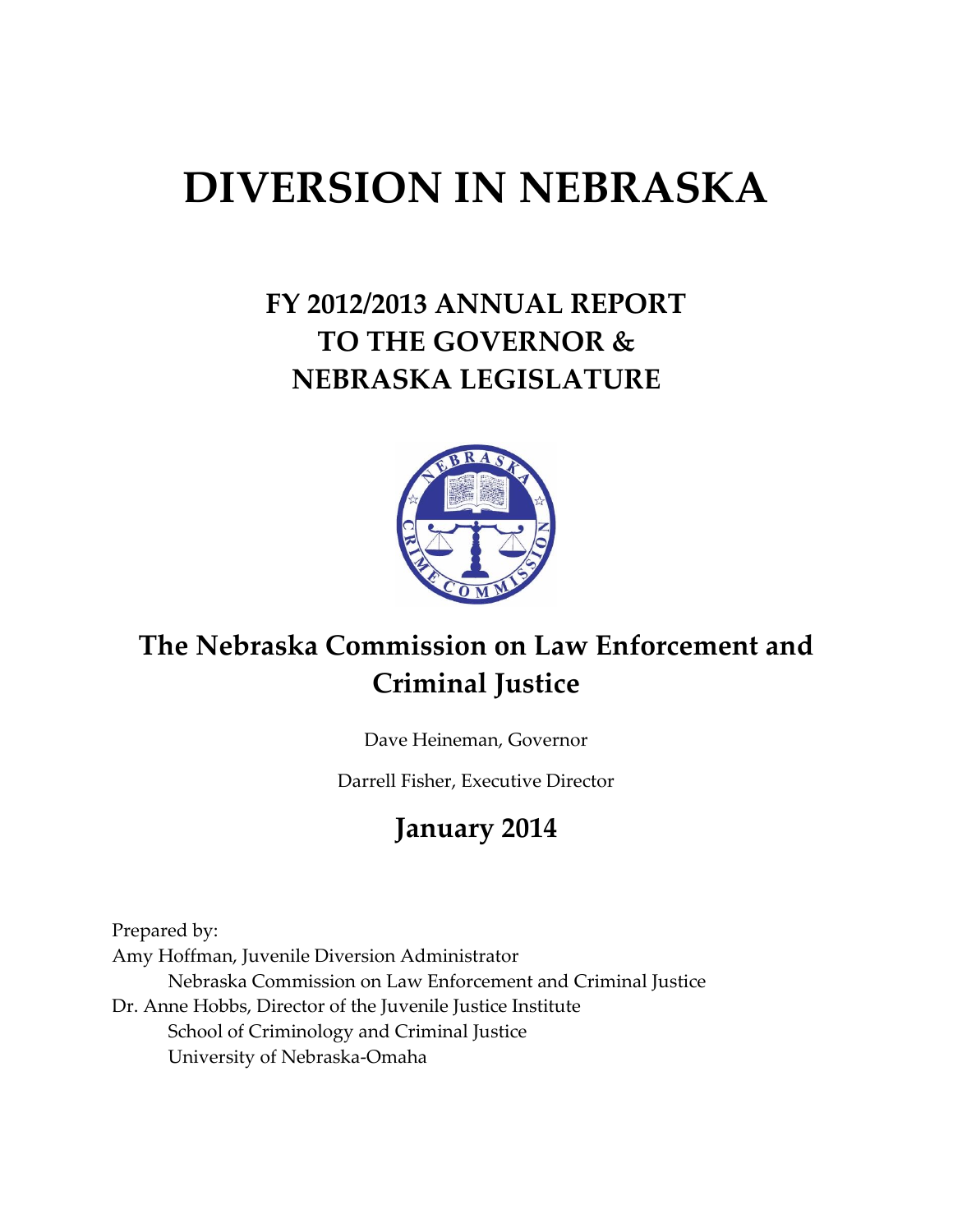#### **JUVENILE DIVERSION IN NEBRASKA**

Among the many initiatives created with the passage of LB 561, the position of the Juvenile Diversion Program Administrator was established within the Nebraska Crime Commission. The Diversion Administrator is tasked with assisting in creating and maintaining juvenile pretrial diversion programs to divert juveniles away from the judicial system and into community-based services. That process includes creating a statewide steering committee to assist in regular strategic planning related to supporting, funding, monitoring, and evaluating the effectiveness of plans and programs receiving funds from the Community-Based Juvenile Services Aid Program, as well as provide best practice recommendation guidelines and procedures used to develop or expand local juvenile diversion programs.

The statewide steering committee has been created as a subcommittee to the Nebraska Coalition on Juvenile Justice. Members of the subcommittee are Dr. Anne Hobbs, Amanda Speichert, Bob Denton, Denise Kracl, Elaine Menzel, Julie Beyer, Kim Culp, Monica Miles-Steffens, Kelli Schadwinkel, Vanessa Sherman, Vicky Thompson, and Wilma Arp. These members represent County Attorney, Juvenile Attorney, Diversion Directors, Probation, Juvenile Detention Alternatives Initiative, Juvenile Justice Institute, and the Nebraska Association of County Officials. The subcommittee began meeting in October, 2013 to identify priorities and make recommendations on actions moving forward. So far, the subcommittee has requested more training opportunities. A Youth Level of Service Assessment (YLS) training took place on October 25, 2013. A WhyTry training is schedule for March 17-20, 2014.

The subcommittee's preliminary recommendations on priorities moving forward include establishing baseline program guidelines and a best practices guide for juvenile diversion programs, evaluate the effectiveness of programs receiving Community-Based Juvenile Services Aid, examine data collection practices and provide enhancements to the Juvenile Diversion Case Management System (JDCMS), organize trainings, conferences, and open communication for diversion directors across the State, and expanding equal access to diversion across the state.

As of the 2013 Legislative Session, 52 of the 93 counties in Nebraska reported having a juvenile diversion program. 1 In October, 2013, the Diversion Administrator

 $\overline{a}$ 

<sup>1</sup> Adams, Arthur, Boone, Buffalo, Burt, Butler, Cass, Chase, Cheyenne, Clay, Colfax, Cuming, Dakota, Deuel, Dodge, Douglas, Dundy, Fillmore, Furnas, Gage, Garden, Garfield, Hall, Harlan, Hayes, Hitchcock, Howard, Jefferson, Johnson, Keith, Lancaster, Lincoln, Madison, Merrick, Nance, Nemaha, Nuckolls, Otoe, Pawnee, Perkins, Phelps, Platte, Polk, Red Willow, Sarpy, Saunders, Scotts Bluff, Seward, Sherman, Washington, Wayne, and York.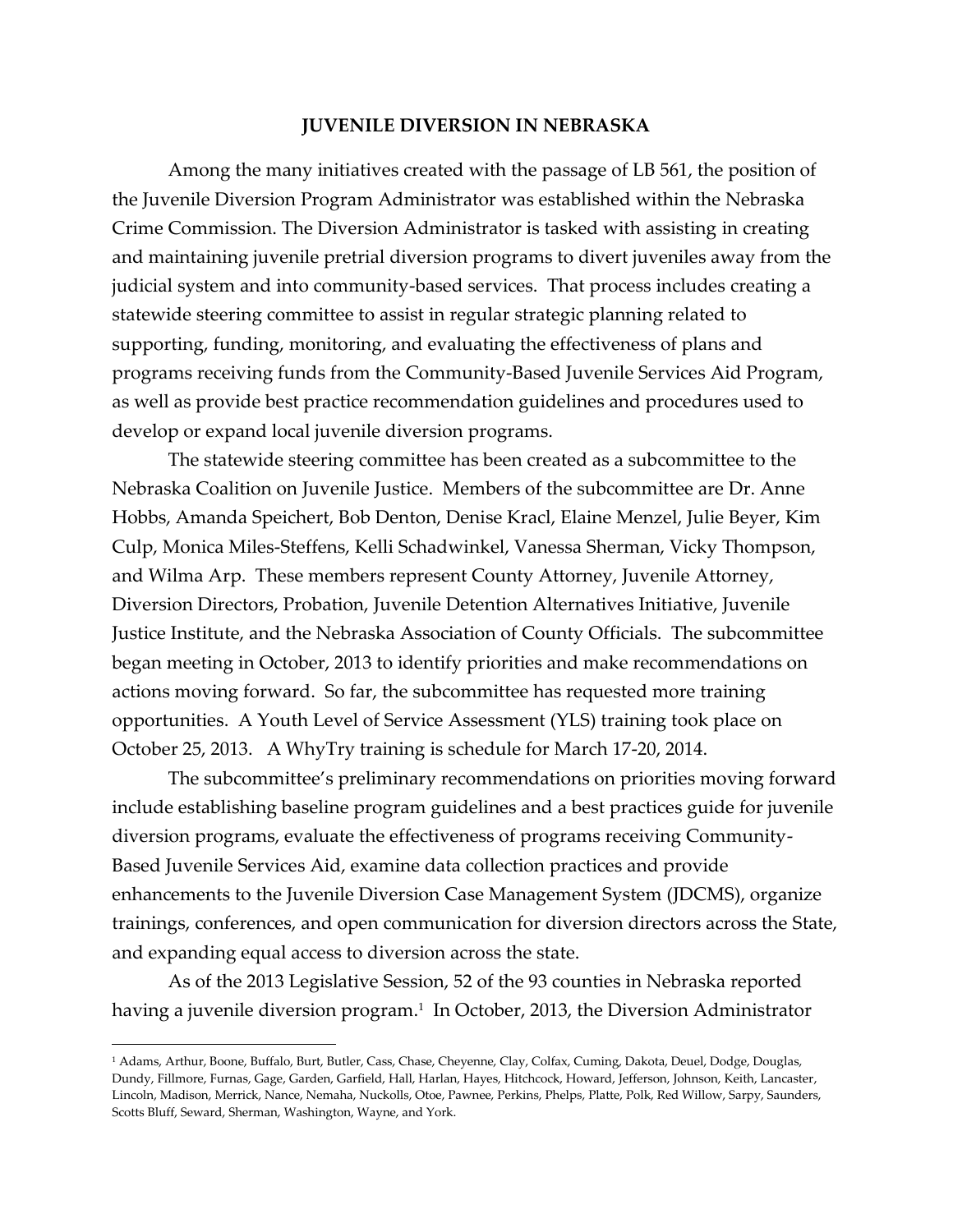called all 93 counties to inquire as to whether they had a juvenile diversion program, and to remind them of their statutory obligation to report their diversion data through JDCMS, pursuant to Neb. Rev. Stat. § 43-260.07. A request was made to the counties to have the fiscal year of July 1, 2012-June 30, 2013 completed by November 10, 2013. Out of the initial 52 counties reportedly having a juvenile diversion program, 25 were meeting the statutory requirement of reporting their juvenile diversion data through JDCMS. Of those 27 programs not reporting their data into JDCMS, two reported that they did not have a juvenile diversion program<sup>2</sup> and two reported they had no data to report. 3 Seven additional counties indicated that they did in fact have a juvenile diversion program<sup>4</sup> and four were in the process of developing a program. 5 Since the initial contact in October 2013, 43 of the 57 currently functioning programs have entered the required juvenile diversion data into JDCMS to date. 6

#### **JUVENILE DIVERSION DATA**

From July 1, 2012 to June 30, 2013, a total of 4,062 individuals (4,962 law violations) were referred to a formal juvenile diversion program in Nebraska. Roughly 66% of all juveniles referred to diversion were referred to a program in one of the three larger metropolitan areas of the state: 29.8% of youth were referred to diversion in Douglas County; 19.9% in Lancaster County and 16.3% in Sarpy County (Table 1). The remaining 34% of youth were referred to diversion in a county outside the three largest metro areas.

|           | Frequency | Percent |  |
|-----------|-----------|---------|--|
| Lancaster | 807       | 19.9    |  |
| Douglas   | 1212      | 29.8    |  |
| Sarpy     | 662       | 16.3    |  |
| Other     | 1381      | 34.0    |  |
| Total     | 4062      | 100.0   |  |

#### **Table 1: Referrals to Juvenile Diversion**

 $\overline{\phantom{a}}$ 

<sup>2</sup> Nuckolls, Washington

<sup>3</sup> Arthur, Garfield

<sup>4</sup> Antelope, Box Butte, Frontier, Kimball, Logan, Saline, and Webster.

<sup>5</sup> Kearney, Pierce, Stanton, and Richardson.

<sup>6</sup> Missing data from Antelope, Boone, Burt, Cass, Frontier, Garden, Harlan, Lincoln, Logan, Nemaha, Pawnee, Perkins, Saline, and Wayne.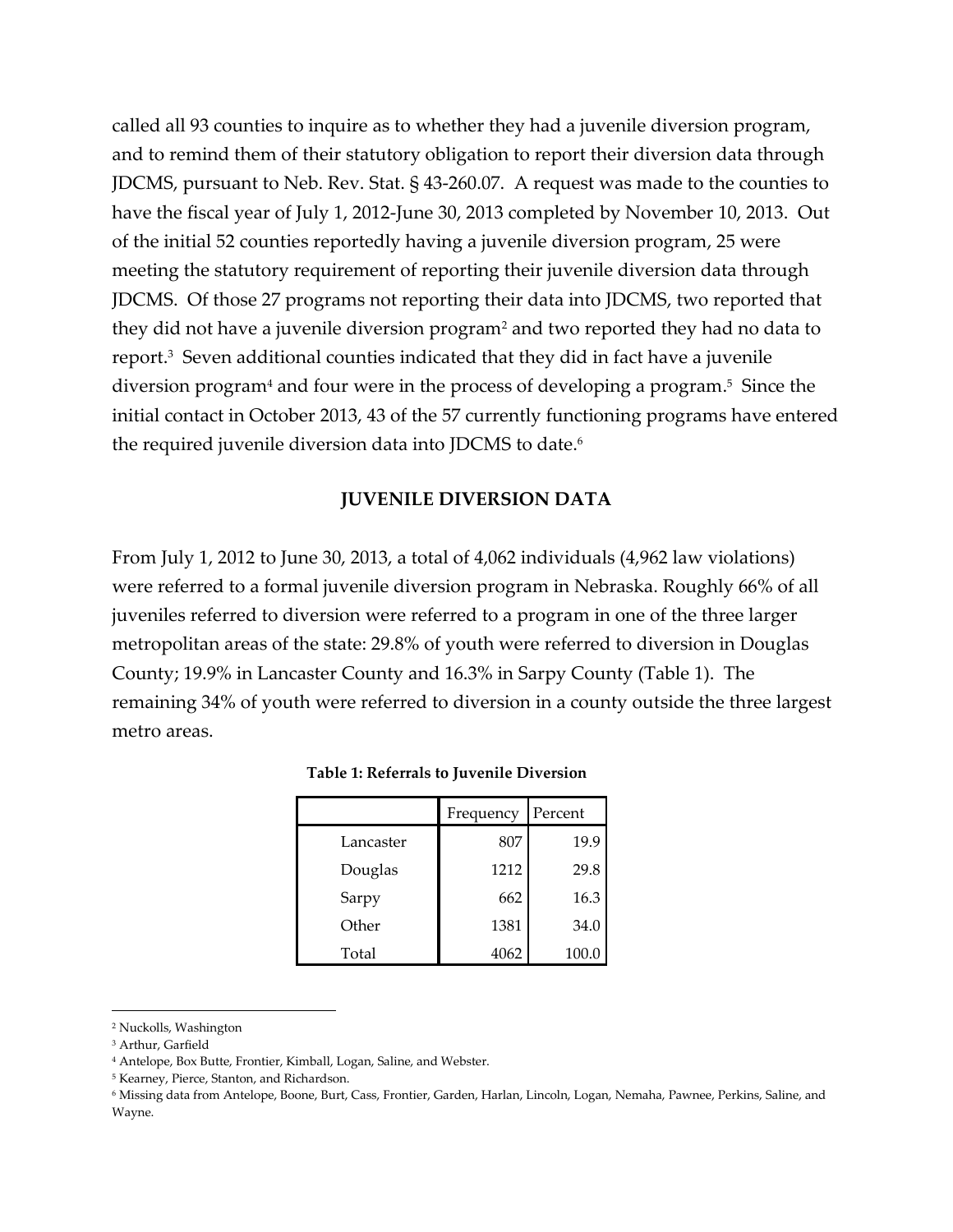Hall County accounted for 7.7% of the referrals to diversion (313 youth), while Buffalo County accounted for almost 4% of referrals statewide (157 youth). Platte County accounted for roughly 3.1% (125 youth), while Madison County accounted for 3.0% (119 youth referred to diversion). All other counties referred less than 100 youth to diversion during FY2013. A list of referrals by county can be found in the Appendix.

The average age of youth referred to diversion ranged from 7 to 21 years of age. Some programs allow youth over 17 to complete diversion, but these 255 cases were excluded when we examined juvenile diversion cases only. A total of 3,901 cases were referred for youth ages 7 to 17, with a mean age of 15.1 years of age. Eighteen year olds comprised the majority of the referrals for youth over 17 (162 youth were 18; 61 were 19; 30 individuals were 20 and only 2 individuals were 21 when referred).

Of the 4,062 total cases, 60% of the referrals were for white youth; 16% were Black or African American; 16% were Hispanic; 4% race was unspecified; 1.2% of were American Indian, while 1.5% were of another race/ ethnicity. The largest number of youth with race unspecified came from Lancaster County Diversion (n= 159). Counties with the highest levels of diversity reported more diversity in referrals to diversion. For example, 36% of the cases referred to diversion in Douglas County involved African American / Black youth while statewide only16% of the referrals involve Black youth. Statewide, roughly 16% of referrals involve Hispanic youth, but comprise 38% of referrals in Hall County and 23% of referrals in Platte County. These statistics indicate that youth are proportionately referred to diversion in the more diverse counties, but additional analysis would need to be done to verify that is statistically proportionate.

### *Law Violations*

More than 110 different law violations were referred to diversion, with an incredible range of type and severity ranging from truancy to more serious law violations. The most common legal violation referred to juvenile diversion involved traffic offenses (603 cases), followed by minor in possession (565 cases) and shoplifting (557 cases referred).

### *Success Rates*

Many youth do not succeed because they do not enroll in diversion or are not offered the opportunity. Juvenile Diversion is not available in 57 of Nebraska's 93 Counties. In the 38 counties that reported data using the statewide case management system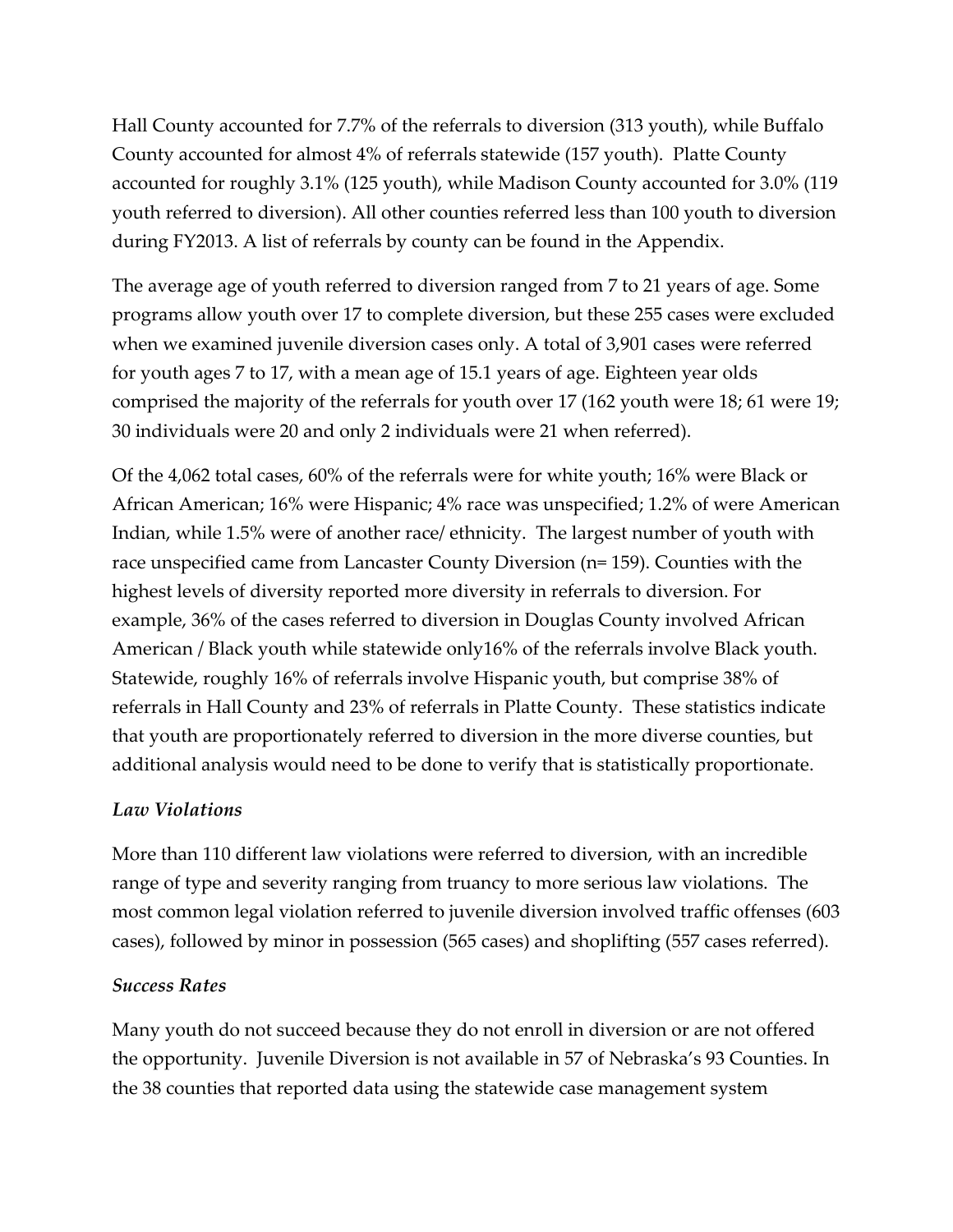(JDCMS), 9.7% of youth and families declined the opportunity to complete diversion. The percent that decline diversion ranges from 1.3% to 54% of the youth referred electing to go to court instead of diversion. Additional research should be conducted to determine why these individuals chose to go to court rather than diversion.

Of the youth who failed to enroll statewide, 4.7% received a new law violation and were not eligible; 3.4% the diversion program declined the youth and in 3.9% of the cases the prosecutor pulled the case back into court (reasons unknown).

Of the youth who enroll in diversion statewide, 79.7% were successfully diverted from court; 14.3% fail to complete the requirements while 6% commit a new law violation and have their case returned to the prosecutor. The success rates vary from 67% to 100% across the counties.